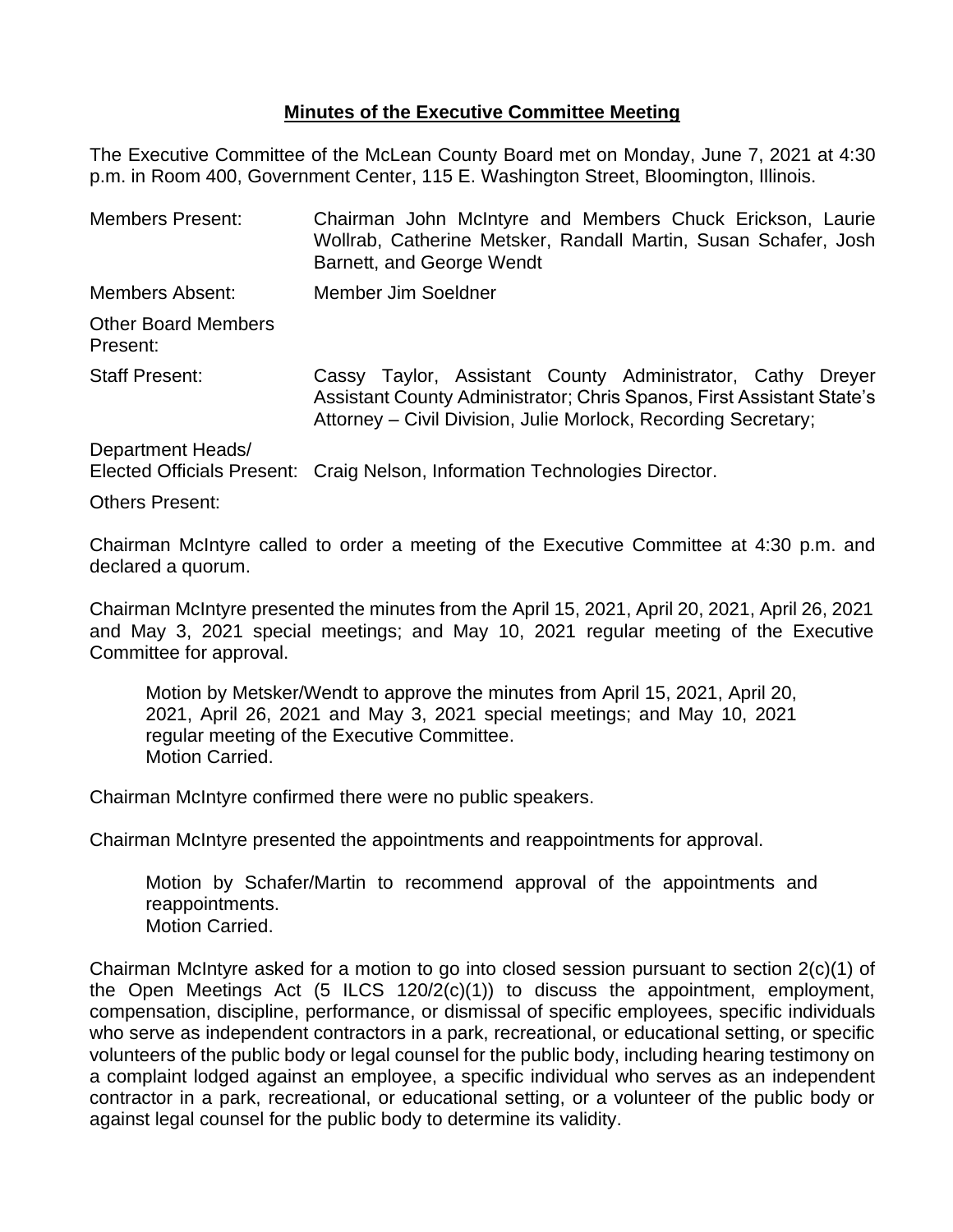Executive Committee Minutes June 7, 2021 Page **2** of **5**

Motion by Wollrab/Schafer to go into closed session pursuant to section 2(c)(1) of the Open Meetings Act  $(5 \text{ ILCS } 120/2(c)(1))$  to discuss the appointment, employment, compensation, discipline, performance, or dismissal of specific employees, specific individuals who serve as independent contractors in a park, recreational, or educational setting, or specific volunteers of the public body or legal counsel for the public body, including hearing testimony on a complaint lodged against an employee, a specific individual who serves as an independent contractor in a park, recreational, or educational setting, or a volunteer of the public body or against legal counsel for the public body to determine its validity. Motion Carried.

The Executive Committee entered closed session at 4:35 p.m. Motion by Barnett/Wollrab to return to open session.

The Executive Committee returned to open session at 5:38 p.m.

Motion by Barnett/Wollrab to name Cassy Taylor as Interim County Administrator effective Thursday June  $10<sup>th</sup>$  with a contract to follow for approval by the full Board at the July meeting. Motion Carried.

Chairman McIntyre indicated that Ms. Malott was not present but had provided a report in the packet. He also noted for the Committee that the Behavioral Health Coordinating Council would be meeting this Friday.

Ms. Catherine Metsker, Chairman of the Finance Committee presented for action a request to Accept and place on file the Popular Annual Financial Report (PAFR) – December 31, 2020. Ms. Metsker noted this summary was used by many Board members when talking with constituents about the County's taxes.

Motion by Metsker/Wollrab to recommend approval of a request to Accept and place on file the Popular Annual Financial Report (PAFR) – December 31, 2020. Motion Carried. Roll call vote – all members voted yes including the Chairman.

Ms. Metsker presented for action a request to Accept and place on file the Audit and Comprehensive Annual Financial Report for the Fiscal Year Ended December 31, 2020. Ms. Metsker asked members to review summary provided by Hope Wheeler of the Accounting Firm.

Motion by Metsker/Schafer to recommend approval of a request to Accept and place on file the Audit and Comprehensive Annual Financial Report for the Fiscal Year Ended December 31, 2020 Motion Carried. Roll call vote – all members voted yes including the Chairman.

Ms. Metsker presented for action a request to approve an Illinois State Board of Elections Voter Registration State Grant 2021 Acceptance Agreement and Addendum for the County Clerk's office.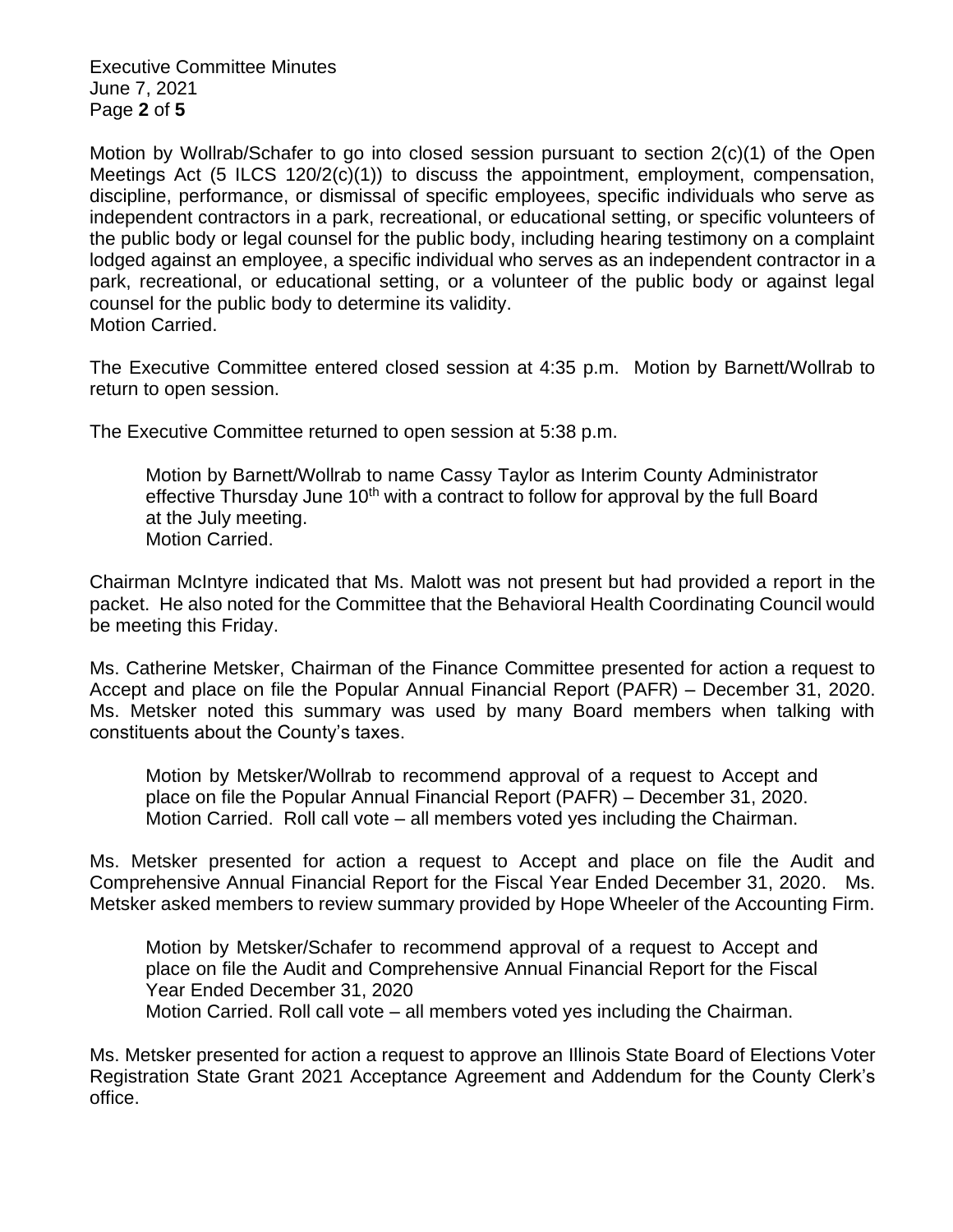Executive Committee Minutes June 7, 2021 Page **3** of **5**

> Motion by Metsker/Martin to recommend approval of Illinois State Board of Elections Voter Registration State Grant 2021 Acceptance Agreement and Addendum. Motion Carried.

Ms. Metsker presented for action a request to approve an Emergency Appropriation Ordinance Amending the McLean County Fiscal Year 2021 Combined Annual Appropriation and Budget Ordinance for General Fund 0001, County Clerk 0005 Elections 0006. She indicated this added the previous action item to the County's Clerk's budget.

Motion by Metsker/Wollrab to recommend approval of an Emergency Appropriation Ordinance Amending the McLean County Fiscal Year 2021 Combined Annual Appropriation and Budget Ordinance for General Fund 0001, County Clerk 0005 Elections 0006. Motion Carried.

Ms. Metsker presented for action a request to approve an agreement with the US Department of the Treasury to receive funds from the Coronavirus Local Fiscal Recovery Fund.

Motion by Metsker/Schafer to recommend approval of an agreement with the US Department of the Treasury to receive funds from the Coronavirus Local Fiscal Recovery Fund. Motion Carried.

Ms. Metsker presented for action a request to approve an Amended McLean County Board Resolution Establishing the Budget Policy for Fiscal Year 2022.

Motion by Metsker/Barnett to recommend approval of an Amended McLean County Board Resolution Establishing the Budget Policy for Fiscal Year 2022 Motion Carried.

Ms. Metsker indicated they had no further items for action for the Executive Committee but would have an item for the Board. Chairman McIntyre asked if there were any questions; hearing none, he thanked her.

Ms. Susan Schafer, Chairman of the Health Committee indicated they had no items for action today or for the Board. Chairman McIntyre asked if there were any questions, hearing none, he thanked her.

Mr. Chuck Erickson, Chairman of the Justice Committee presented for action a request to approve an Emergency Appropriation Ordinance Amending the McLean County Fiscal Year 2021 Combined Annual Appropriation and Budget Ordinance for General Fund 0001, Circuit Court 0016.

Motion by Erickson/Metsker to recommend approval of an Emergency Appropriation Ordinance Amending the McLean County Fiscal Year 2021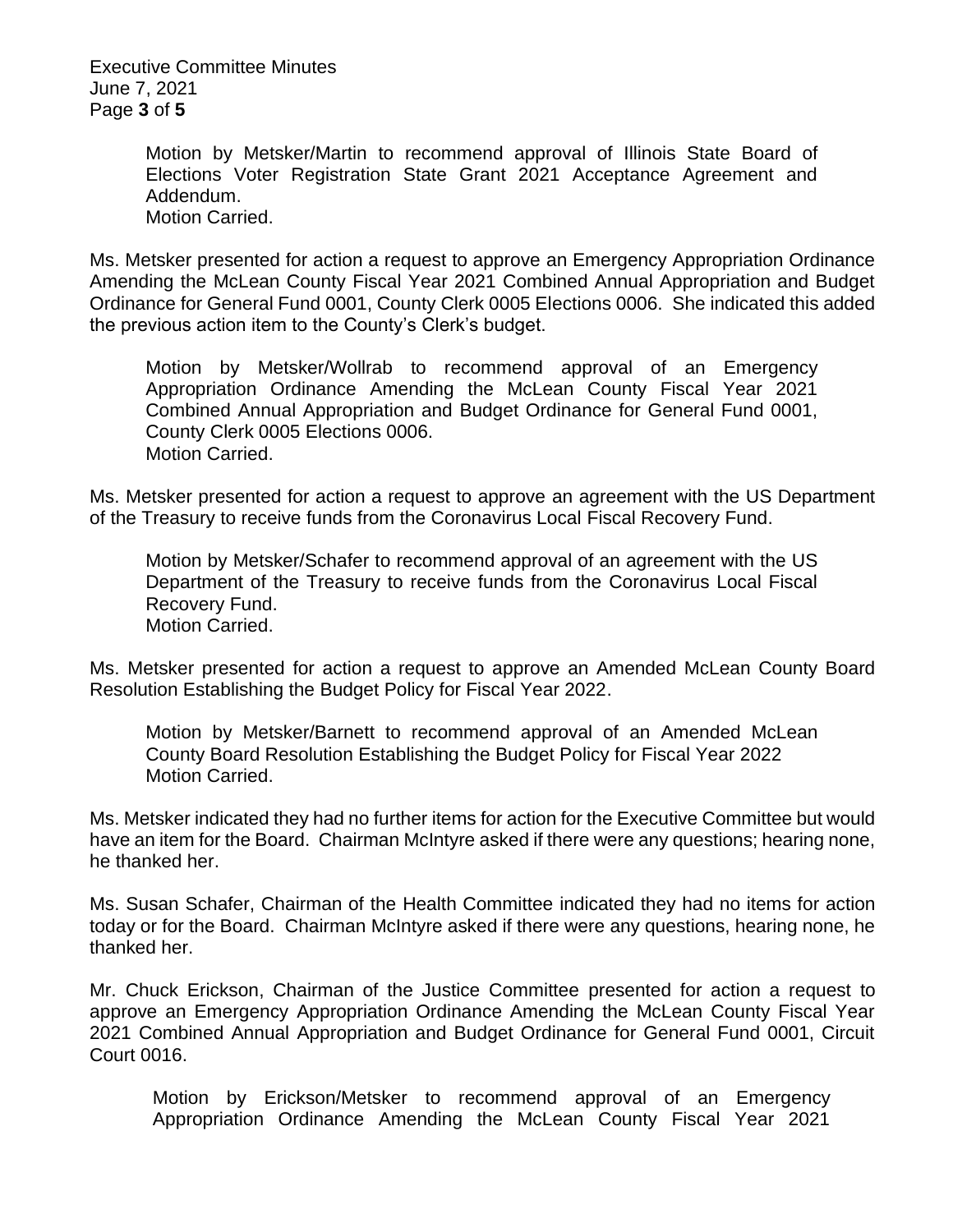Executive Committee Minutes June 7, 2021 Page **4** of **5**

> Combined Annual Appropriation and Budget Ordinance for General Fund 0001, Circuit Court 0016. Motion Carried.

Mr. Erickson indicated the Justice Committee had no further items for action today but would have additional items for the Board. Chairman McIntyre asked if there were any questions, hearing none, he thanked him.

Mr. George Wendt, Chairman of the Land Use and Development Committee presented for action a request to approve a County Watersheds Management Program Intergovernmental Agreement with the City of Bloomington, the Town of Normal and the McLean County Soil and Water Conservation District.

Motion by Wendt/Wollrab to recommend approval of a County Watersheds Management Program Intergovernmental Agreement with the City of Bloomington, the Town of Normal and the McLean County Soil and Water Conservation District. Motion Carried.

Mr. Wendt indicated they had no further items for action today but would have an item for the Board. Chairman McIntyre asked if the Committee had any questions, hearing none, he thanked him.

Mr. Josh Barnett, Chairman of the Property Committee presented for action a request to approve the Bloomington Business Association's utilization of the East Street Parking Lot.

Motion by Barnett/Schafer to recommend approval of Bloomington Business Association's utilization of the East Street Parking Lot. Motion Carried.

Mr. Barnett indicated he had no further action items for the Committee today but would have an additional item for the Board. Chairman McIntyre asked if there were any questions; hearing none, he thanked him.

Chairman McIntyre stated Mr. Jim Soeldner Chairman of the Transportation Committee was not present, but the Committee had no items for action today. He indicated they would have items for the Board. Chairman McIntyre asked if there were any questions; hearing none, he moved to the next item on the agenda.

Ms. Cassy Taylor, Assistant County Administrator presented for action a request to approve a Resolution of the McLean County Board Continuing the Declaration of a Disaster Pursuant to Section 11 of the Illinois Emergency Management Agency Act

Motion by Schafer/Metsker to recommend approval of a Resolution of the McLean County Board Continuing the Declaration of a Disaster Pursuant to Section 11 of the Illinois Emergency Management Agency Act. Motion Carried.